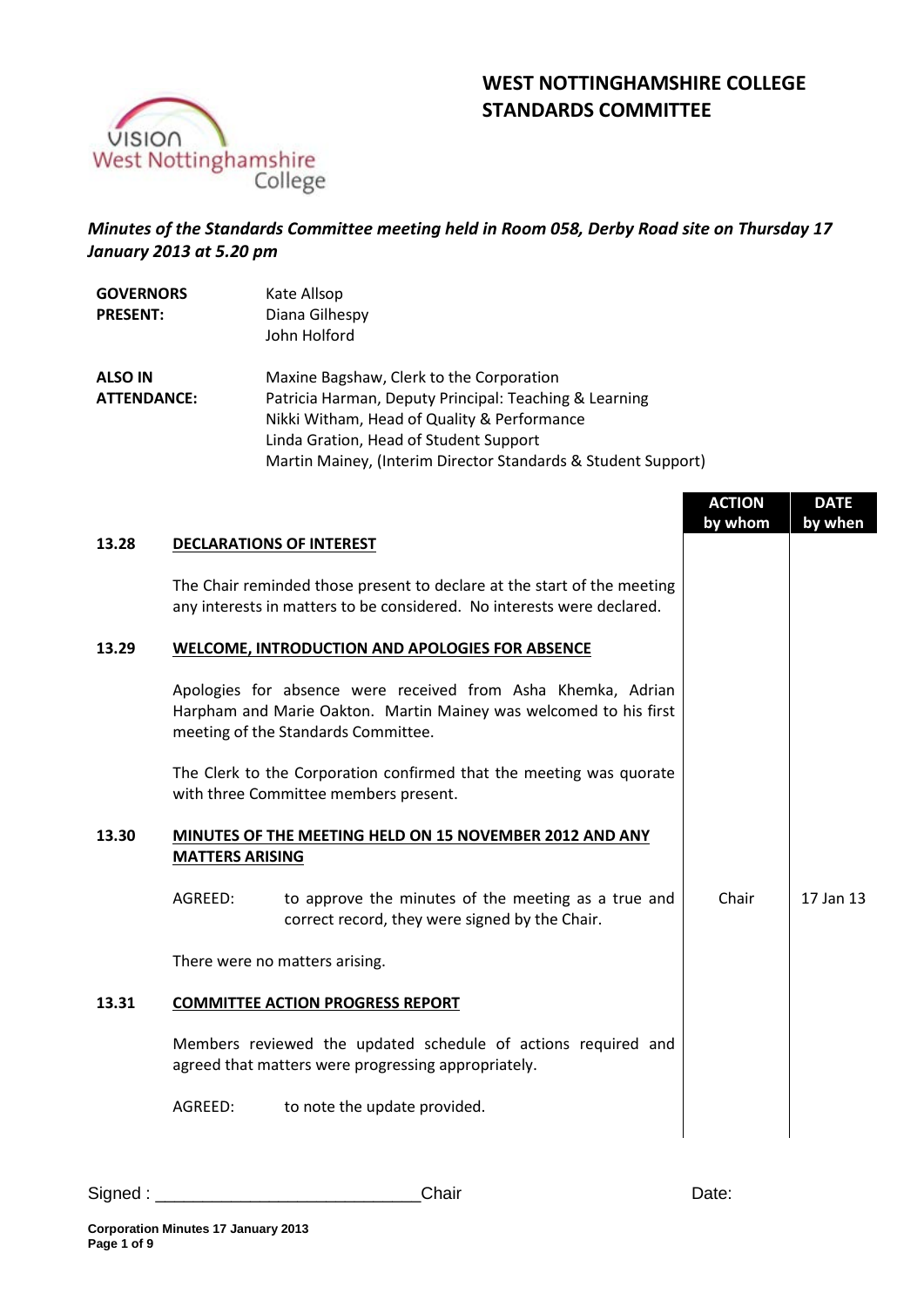## **13.32 DEPUTY PRINCIPAL'S REPORT**

The Deputy Principal introduced her report and drew the following to members` attention:

1) Ofsted Learner View

As at 21 December 2012 there are no results available as sufficient responses have not been received. A sample of ten other large colleges indicates that only one of these has results available. She confirmed that the situation would be monitored in order to review the results of any feedback related to the College.

2) Ofqual Changes to A Levels

Details on the Ofqual response to their consultation on A Levels was summarised. It was noted that further review continues and there are potentially significant changes to the delivery and assessment of A Levels in the future

3) Observations of Teaching & Learning

The Deputy Principal confirmed that this is as reported to the Board directly at its meeting on 16 January 2013. Members agreed that the summary was self-explanatory and that full discussions had taken place at the Board meeting on the previous day.

4) Post Inspection Improvement Plan

The Deputy Principal confirmed that this is a key item for the Committee to monitor. Members` attention was drawn to the RAG rating, it was acknowledged that quite a cautious approach has been taken in relation to the RAG rating and items have not been reclassified to green unless there is absolute certainty that they have been completed. Members reviewed the data tables and commented upon the following:

- Page 13 Tracking & Monitoring of Student progress whilst progress has been made, it is not completely concluded at this time.
- Page 14 consistency of Teaching & Learning 49% of staff have had ungraded observations completed and graded observations have commenced.

AGREED: to note the update provided.

#### **13.33 QUALITY IMPROVEMENT PLAN – PROGRESS REPORT**

The Head of Quality & Performance introduced this report and drew members` attention to the following: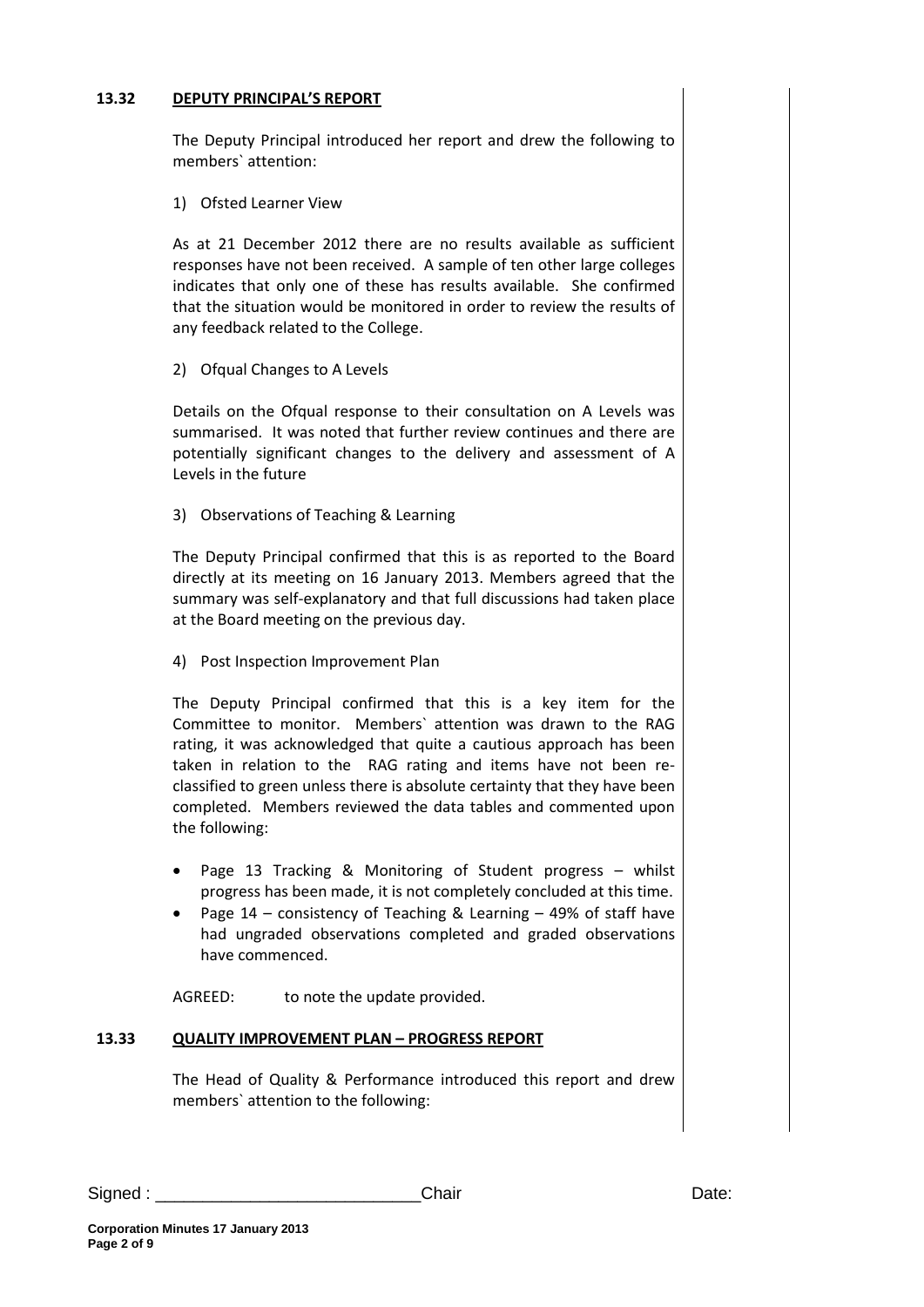|       | The College Quality Improvement Plan reflects the Common<br>Inspection Framework 2012.<br>The College Quality Improvement Plan has been formulated<br>following validation of the self-assessment report. This contains the<br>key cross College areas for development:<br>a) Improve retention across all levels and ages<br>b) Improve A*-C grades at all levels, specifically in English,<br><b>Mathematics and Psychology</b><br>c) Improve achievement rates and high grade performance in the<br>A'Level provision<br>d) Improve Apprenticeships and Advanced Apprenticeships in<br>overall success rates and timely success rates<br>e) Improve the promotion of healthy lifestyles for workplace<br>students<br>f) Improve the quality and consistency of teaching, learning and<br>assessment<br>g) Improve the language, literacy and numeracy skills of students<br>h) Embed Equality & Diversity into work based learning partner led<br>provision<br>j) Improve the rigour of the self-assessment process<br>k) Improve the quality of College based Hairdressing provision.<br>The College Quality Improvement Plan is supported by the College<br>$\bullet$<br>Post Inspection Improvement Plan which has a specific focus on<br>outcomes from the Ofsted inspection May 2012.<br>A range of activities, strategies and resources are being used to<br>$\bullet$<br>support the areas for development.<br>Good progress has been made in the majority of objectives. All<br>٠<br>actions for improvement are on schedule for completion.<br>She<br>indicated that it was too early to measure outcomes at this time,<br>but that a full outcomes report would be provided to the next<br>meeting in April 2013. | Head of<br>Quality &<br>Performance | April 13 |
|-------|--------------------------------------------------------------------------------------------------------------------------------------------------------------------------------------------------------------------------------------------------------------------------------------------------------------------------------------------------------------------------------------------------------------------------------------------------------------------------------------------------------------------------------------------------------------------------------------------------------------------------------------------------------------------------------------------------------------------------------------------------------------------------------------------------------------------------------------------------------------------------------------------------------------------------------------------------------------------------------------------------------------------------------------------------------------------------------------------------------------------------------------------------------------------------------------------------------------------------------------------------------------------------------------------------------------------------------------------------------------------------------------------------------------------------------------------------------------------------------------------------------------------------------------------------------------------------------------------------------------------------------------------------------------------------------------------------------------------------------|-------------------------------------|----------|
| 13.34 | AGREED:<br>to note the update provided.<br>RETENTION - a) IN YEAR AGAINST TARGETS AND b) REASONS FOR                                                                                                                                                                                                                                                                                                                                                                                                                                                                                                                                                                                                                                                                                                                                                                                                                                                                                                                                                                                                                                                                                                                                                                                                                                                                                                                                                                                                                                                                                                                                                                                                                           |                                     |          |
|       | <b>WITHDRAWALS</b><br>The Interim Director: Standards & Student Support introduced this item<br>and indicated that the in year global retention rate at College level is<br>96%. If the College retains all of its current students and they achieve,<br>then the College is likely to have a success rate of 96%. He confirmed<br>that, if achieved, this would satisfy an inspection grading of<br>'outstanding'.<br>Members reviewed the learner withdrawal data and noted that 18% of<br>students have indicated that they have gone to another College.<br>Governors questioned if the 'why' and the 'where' data was available.<br>The Interim Director: Standards & Student Support confirmed that this<br>information is available and the detail provided to each School of                                                                                                                                                                                                                                                                                                                                                                                                                                                                                                                                                                                                                                                                                                                                                                                                                                                                                                                                           |                                     |          |

**Corporation Minutes 17 January 2013 Page 3 of 9**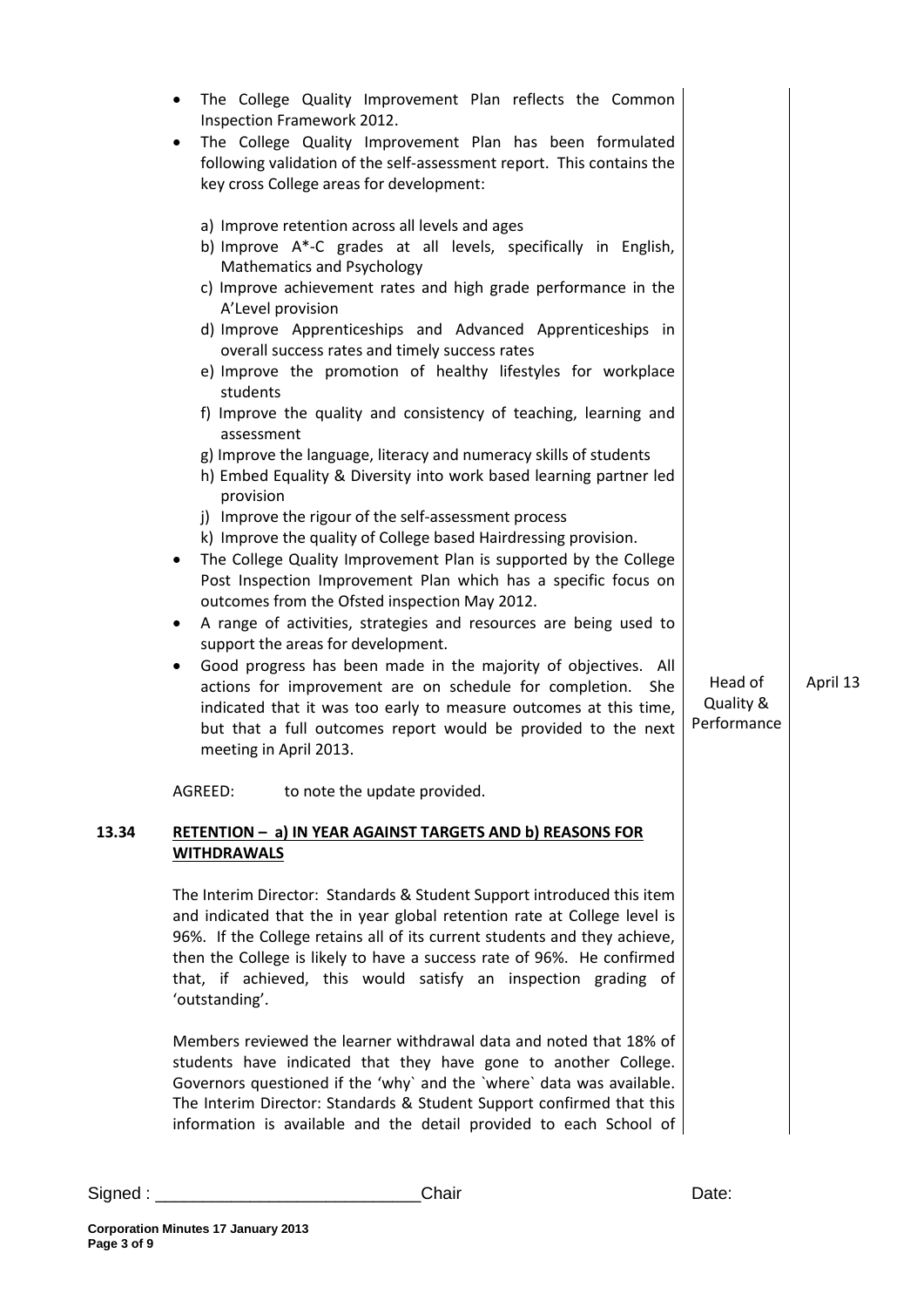Learning. He confirmed that any specific patterns are addressed. It was explained that the call centre, rather than teaching staff collate the 'reasons' given by students who withdraw, and that this gives a very objective view as to the validity of the information. It was noted that 22% of withdrawals were because of students entering employment, all agreed that this was a very positive picture.

AGREED: to note the update provided.

## **13.35 QUALITY ASSURANCE & IMPROVEMENT FRAMEWORKS AND IMPACT REVIEWS**

The Head of Quality & Performance introduced this item and drew members` attention to her summary report. The following was specifically noted:

- The Quality Assurance and Quality Improvement Frameworks have been developed to support a) Schools of Learning, and b) Partner Provider Employer Responsive. In terms of development of the frameworks, it was acknowledged that they are in the early stages of implementation but have, to date, had a positive effect.
- All Schools of Learning staff are entitled to these procedures, whatever the context of the service they provide.
- All partner providers are entitled to these procedures whatever the context of the service they provide.
- The frameworks have been embedded across the Schools of Learning, partner providers and business support.
- The College partners have seen some good examples of sharing good practice.
- In relation to partner providers, the frameworks will always be at the stage of early implementation because partners change and the College manages a constant flow of new partners.

Members discussed the data in detail and the following was raised as concerns:

- Page 59 shows some partner provision at grade 4, which is a significant concern to this Committee and the College. The Head of Quality & Performance confirmed that there was a clear commitment to helping these partners improve. She explained that some infrastructure and associated changes to the frameworks from Train to Gain to apprentices has led to some issues, all of which she felt could be addressed with support. It was noted that this data table relates to provision in October and she confirmed that since that time some considerable improvement has been seen.
- Page  $60 -$  the observation process is very rigorous and improved upon the previous academic year. The College has put a tremendous amount of support in place in relation to performance conferences, which have been well received.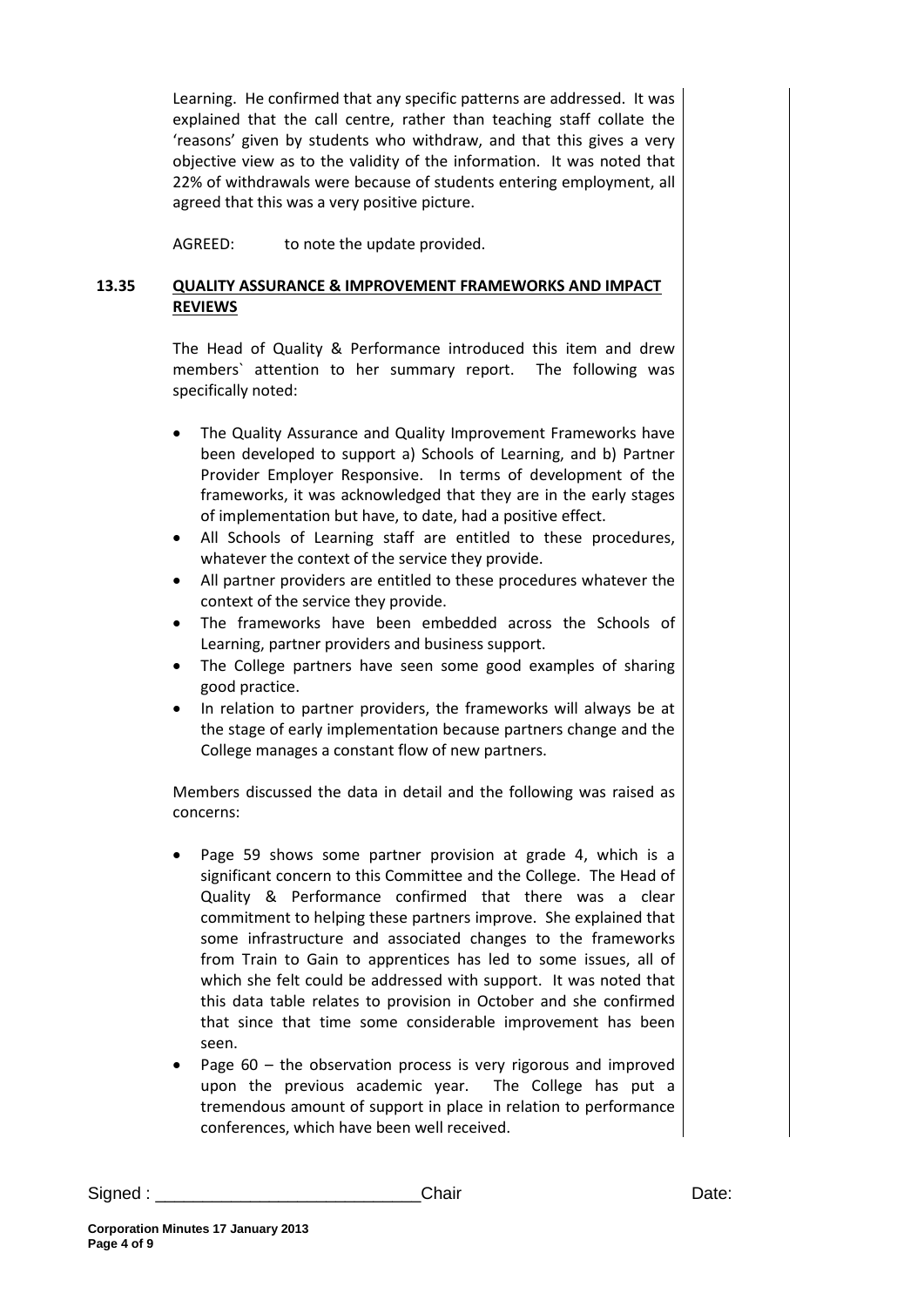Governors indicated that because of the concerns highlighted in relation to Partner Providers at page 59, at the next meeting they would wish to see a report which compares the current position, the improvements and gives a detailed explanation regarding the movements seen. AGREED: to note the update provided. Head of Quality & Performance April 13 **13.36 TEACHING AND LEARNING REPORT – LESSON OBSERVATIONS AND ASSOCIATED REMEDIAL ACTIONS** The Interim Director: Standards & Student Support introduced this item and drew members` attention to the information provided at page 62 of his report. Members` attention was drawn to the summary of 'on campus' teaching and learning observations to September 2012 and the following was noted: • All delivery staff will receive two teaching, learning and assessment observations as identified in the Teaching, Learning & Assessment Observation Policy & Procedure 2012/13. 195 ungraded observations have been completed by 4 December 2012, this is 49% of staff. • On completion of an ungraded observation a developmental action plan is completed by the observer and observee. The developmental action plan is supported by the curriculum area and/or QTLP Department. • 65 Staff are accessing individual coaching by the Learning Consultants. 31 Staff are accessing improvement support from within the School of Learning, including shared practice, peer observations and team planning and development. The remaining staff attended Teaching, Learning & Assessment Workshops, Teaching & Learning Surgeries and access Teachers` Toolkit resources. • On campus observations are unannounced and give a real clear view of the day to day teaching and learning delivered. Members` attention was drawn to the summary of 'off campus' teaching and learning observations to December 2012 and the following was noted: 166 partner provider staff are currently delivering learning to Vision West Nottinghamshire College students. This will be continuously reviewed throughout the year to ensure that observations are completed where required. • Of the 43 (out of 66) observations completed to date, the grade profile is 58% good or better, 37% requires improvement and 7% is inadequate. The percentage of observations graded good or better has improved compared with last year.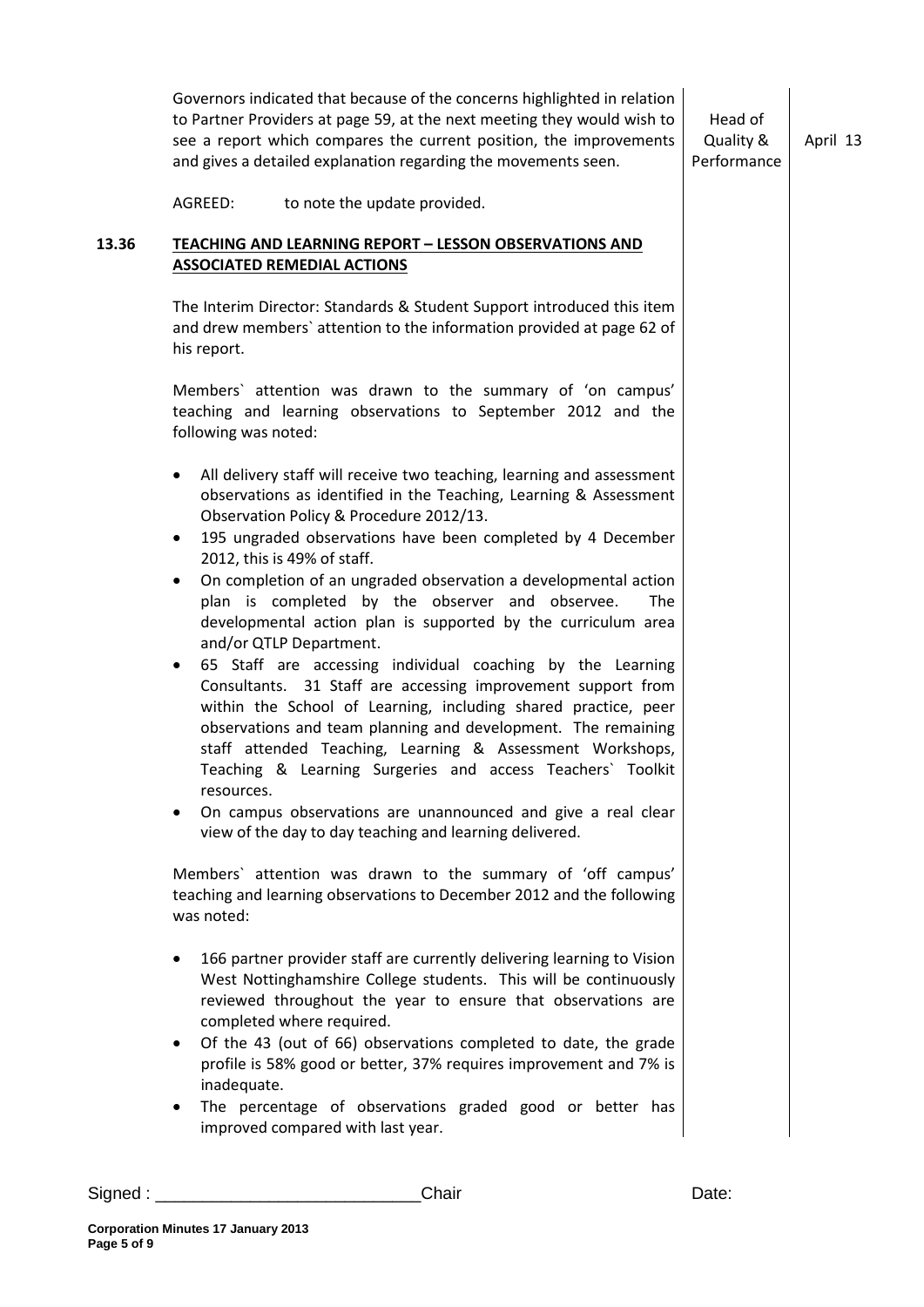With partners it is more difficult to do no notice observations because they are not on-site. The College does undertake short notice inspections which include observations.

Members were advised that it is likely that this year's grade profile will come down and that this is something likely to be seen across the sector with a re-benchmarking exercise. He confirmed that lesson observations will feed into appraisal discussions. It is not envisaged that lesson observations will have a negative impact upon appraisals unless grade 4s are seen and that any grade 4 will have a different capability process and procedure to be applied.

Members questioned what the impact upon the change in lesson observation framework will have on morale. It was acknowledged that there will be a negative impact if the College does not offer support, but the intention of observations is to offer support where needed. Whilst this was accepted, Governors felt that there was a need to be aware of potential perceptions, and that the grades awarded were not seen as just a label.

AGREED: to note the update provided.

## **13.37 CURRICULUM REVIEWS**

The Interim Director: Standards & Student Support introduced this report and confirmed that the curriculum reviews were a new process to the College. He explained that the idea behind the reviews is to get the full Executive Team behind the process and allow the Senior Team to obtain more thorough knowledge and understanding.

He confirmed that the reviews are not an inspection but will offer views on strengths and weaknesses. He explained that at the start of the process the College will be focussing on the higher risk areas and then working downward to the areas that are perceived to be performing well. He confirmed that there was no formal assessment of teaching and learning, but that there are drop in sessions to look at particular themes, eg, attendance, stretch and challenge, etc. He confirmed that verbal feedback is given on the review day. He indicated that members of the Executive Team conduct a one day review of each of the Schools of Learning following pre-agreed lines of enquiry that link to the evaluation schedule within the common inspection framework. It is his expectation that all Schools of Learning will have been reviewed by March 2013. The reviewers have made a pledge to give a written report within five days.

He explained that the School of Learning Quality Improvement Plans are already in place linked to the Self-Assessment Report. The findings of the curriculum reviews support and inform additions to the existing QIPs.

Signed : \_\_\_\_\_\_\_\_\_\_\_\_\_\_\_\_\_\_\_\_\_\_\_\_\_\_\_\_\_\_\_\_\_\_Chair example and the contract of the Date: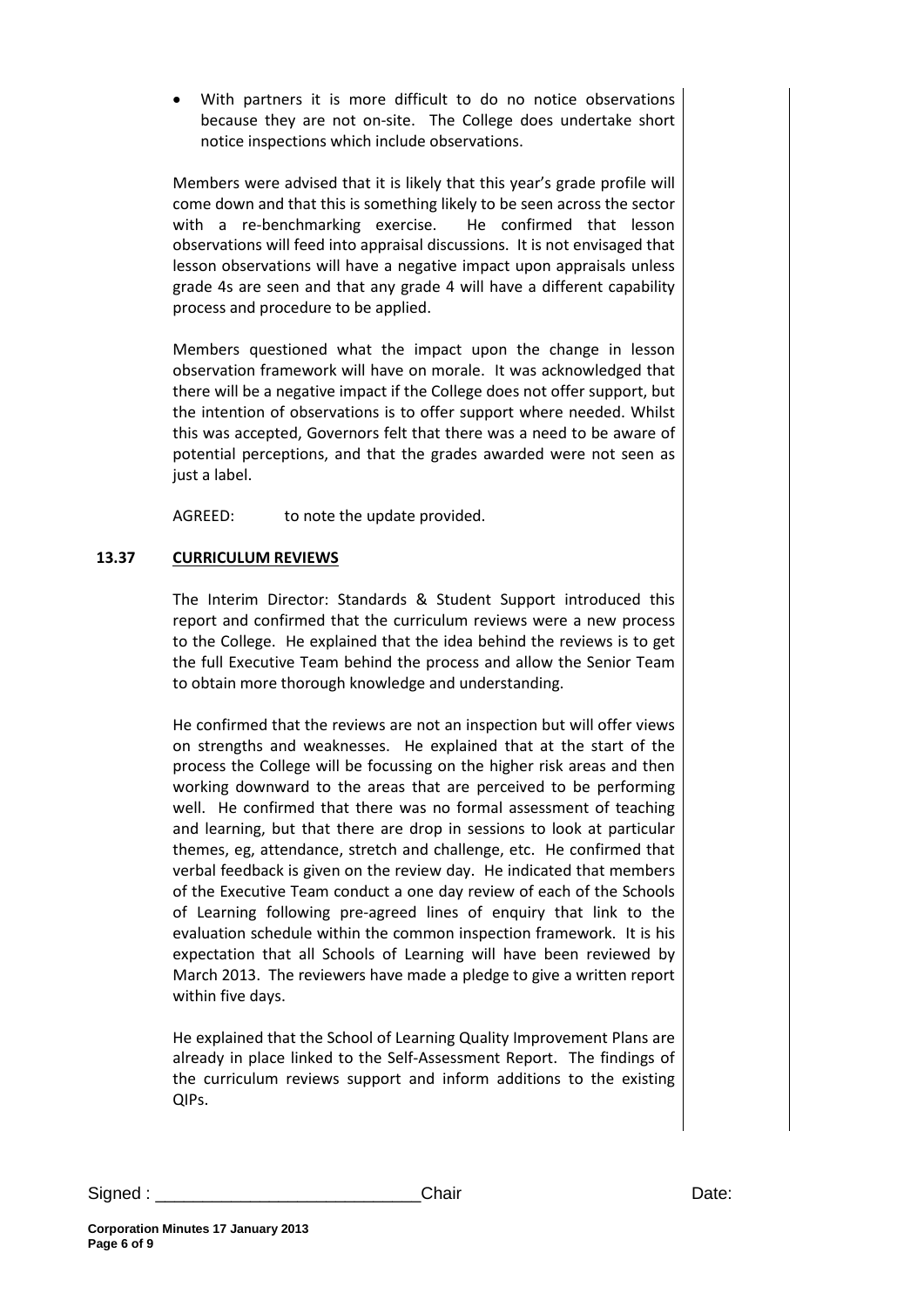He explained that, as a follow up exercise, four weeks later there will be a re-review of the curriculum areas with further sampling and checks to ensure that actions have been implemented and impacts are evident.

Members` attention was specifically drawn to page 71, which details the outcomes of the Lifestyle Academy review, it was noted that this includes Hair & Beauty which was given a grade 4 at Ofsted. Members noted the detail of the review process and both strengths and areas requiring improvement.

AGREED: to note the update provided.

## **13.38 REPORT FROM THE HE ACADEMIC STANDARDS COMMITTEE**

The Deputy Principal introduced this item and drew members` attention to the content of the written report. It was noted that the main agenda item was the College`s self-evaluation document. This document is the culmination of the HE monitoring process. It was explained that this is the HE equivalent of the SAR.

Members noted the key discussion points detailed in paragraph 2.1.1. Key actions were identified at paragraph 2.1.2. Members noted the push to increase HE provision, particularly in relation to planning approvals for top ups in Criminal Justice, Education Studies and Creative Industries. It was confirmed that this is in line with the HE Strategy. In addition, preliminary discussions have taken place around a two plus one model for Applied Social Science.

Members` attention was drawn to page 85. It was confirmed that all actions identified in the 2011/12 academic year action plan had been completed. Members reviewed page 88 which gives the 2012/13 action plan.

AGREED: to note the update provided.

## **13.39 LEARNER VOICE**

Linda Gration introduced this report and drew the following to members` attention:

- When compared with national ratings, QDP survey results show all 8 areas surveyed in the upper quartile.
- Three Schools of Learning have a significant number of scores below the College average rating.
- Learner Voice continues to be effective and engaging with learners and has a focus on working with specific user groups this academic year, this is through specifically targeted areas and topics.
- Future surveys will be electronic to encourage wider participation.
- All complaints were investigated and resolved.
- Heads of School use the survey results to inform their Quality Improvement Plans.

Signed : \_\_\_\_\_\_\_\_\_\_\_\_\_\_\_\_\_\_\_\_\_\_\_\_\_\_\_\_Chair Date: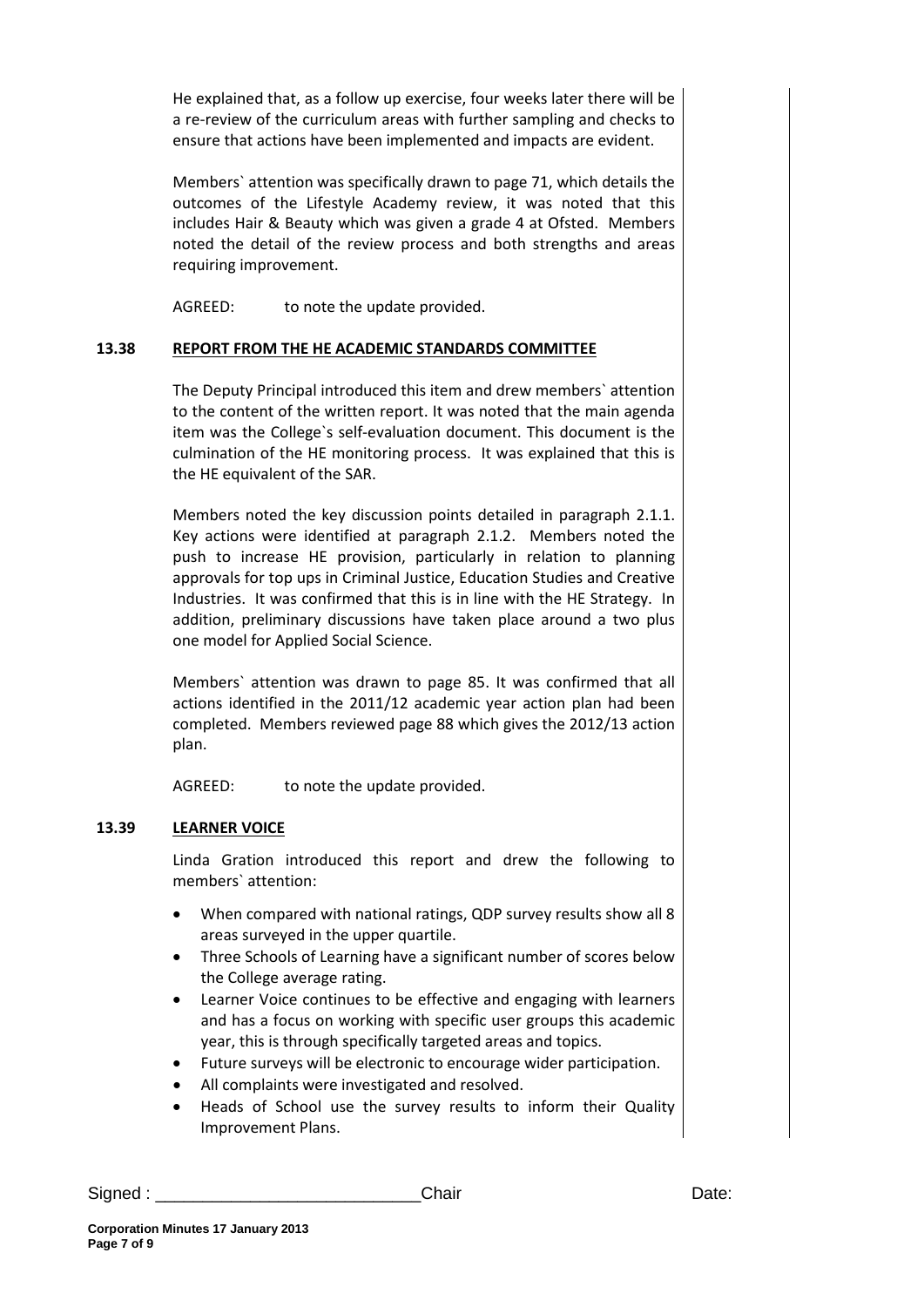AGREED: to note the update provided.

#### **13.40 SAFEGUARDING REPORT**

The Deputy Principal introduced this item and drew members` attention to the summary provided, the following was specifically noted:

- There are currently 296 potentially vulnerable students in the College. It was acknowledged that some students can fall in to more than one category. It was explained that the College tries to identify potential issues at enrolment and is then able to support and counsel individuals on to the right course.
- Statistics show that retention is very good in relation to this group. The largest cohort are individuals who have criminal records, reprimands or warnings.
- Section 3 provides important development work.
- Page 112 shows annotated progress. As can be seen there is some good and outstanding progress and this is something the College takes very seriously.
- ST & TS Team does an incredible job supporting the most vulnerable cohorts in College.

AGREED: to note the update provided.

### **13.41 HAIR AND BEAUTY OFSTED REINSPECTION**

The Deputy Principal introduced this item and drew members` attention to the following:

- Leadership and Management were graded as inadequate during the inspection. The Head of School at the time of inspection left the College prior to the start of the academic year 2012/13. An Interim Head of School was in post from July – November 2012. During this period the post-inspection improvement plan was developed and a range of changes made including an improved induction programme for students, new systems for recording and tracking progress and revised standards in relation to salon professional standards were agreed and implemented.
- The Curriculum Manager for Hairdressing is currently subject to performance management via the College`s capability procedures, but there is confidence that this performance can be turned around.
- Retention as at 7 January 2013 for Hair & Beauty provision is 97% for Beauty Therapy (end of year 2011/12 was 91%) retention in Hairdressing is 96% (end of year 2011/12 was 87%).
- Following observations action plans for improvement have been developed.
- A detailed post inspection improvement plan was developed for Hair & Beauty following the inspection. This has being shared with the course teams and progress is monitored on a regular basis.

| lair |  |
|------|--|
|      |  |